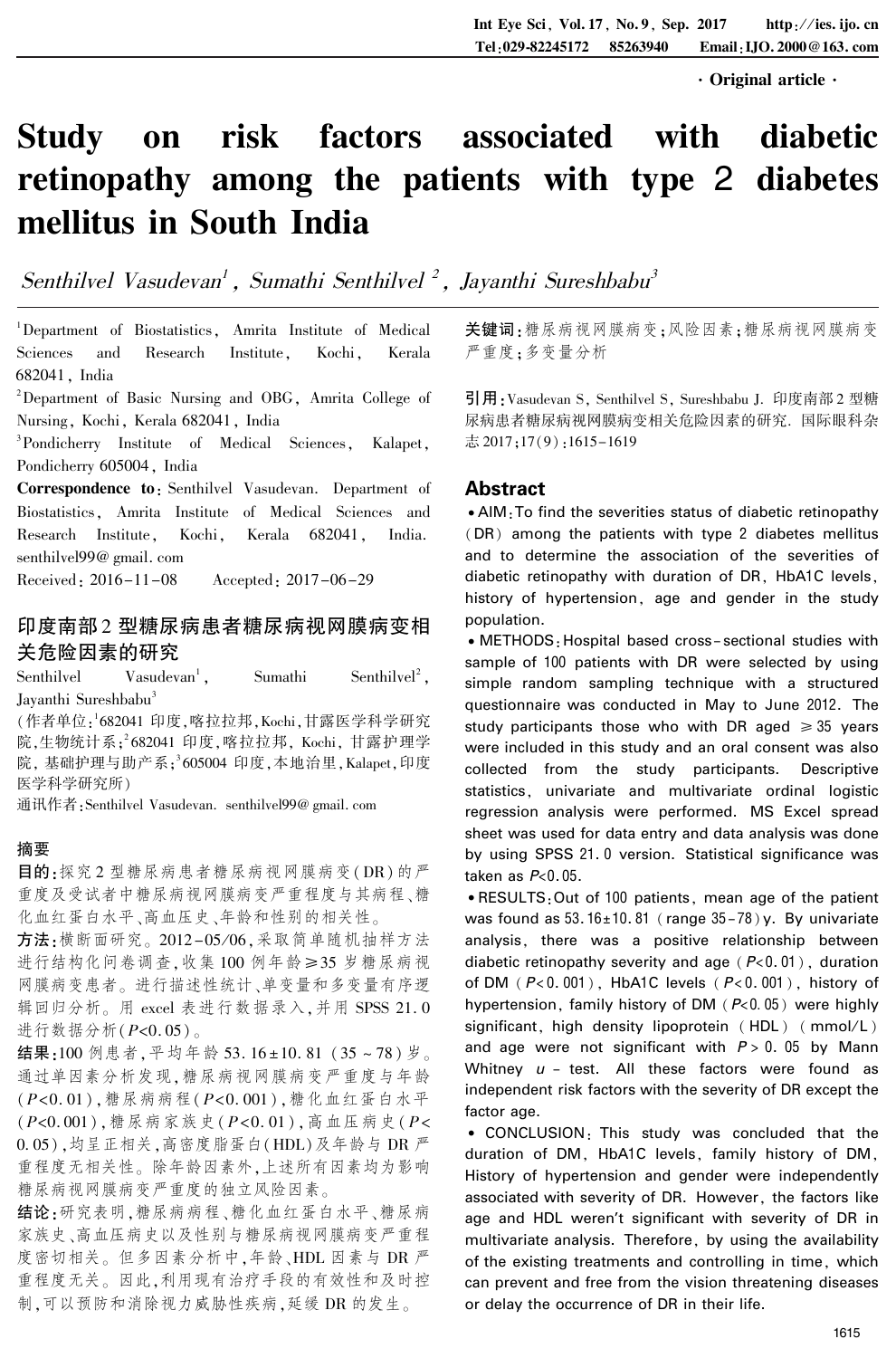<sup>誗</sup>KEYWORDS:diabetic retinopathy; risk factors; severity of DR; multivariate analysis DOI:10. 3980/j. issn. 1672-5123. 2017. 9. 03

Citation:Vasudevan S, Senthilvel S, Sureshbabu J. Study on risk factors associated with diabetic retinopathy among the patients with type 2 diabetes mellitus in South India. Guoji Yanke Zazhi( Int Eye Sci) 2017;17(9):1615-1619

### INTRODUCTION

 $T$  ype 2 diabetes mellitus and its complications are the most<br>common problems in diabetes patients in India<sup>[1]</sup>. The common problems in diabetes patients in India [1] . The prevalence of type 2 DM is very high in urban and rural populations in  $\text{India}^{\lfloor 2 \rfloor}$ . Diabetic retinopathy (DR) is the microvascular complication of diabetes and a public health problem in both developed and developing countries  $3-4$ . Diabetes mellitus (DM) affects four percent of the world's population, and in that half of them have some stages of DR at a particular time  $period<sup>[8]</sup>$ . An individual having more severe diabetes for a longer period of time then DM will increase and also getting chance of DR. It is the cause of severe blindness commonly in adult's age between 20 and 74 in developed country like United States of America and proliferative diabetic retinopathy (PDR) is the main reason to the vision  $\text{loss}^{\{5-6\}}$ . DR caused by blood vessels in the retina space may swell and leakages of fluid and it have become a worst retina<sup>[7]</sup>. By prolong period of DR with uncontrolled high blood sugar level, this eyes are becoming worst and vision loss would happen. An individual has had diabetes more than 30y and above, then will show the signs of DR. Any one poorly controlled their diabetes, and then they will get this disease very early and severely. DR can affect the one or both eyes at a time and called as the word 'vision threatening disease'. DR having four stages and in that last stage only it affects the eye very worst and severely $\vert v^{\text{[8-9]}}$ . The vision loss by DR has happen as following: firstly, it happened by developing blood vessels can develop and leak blood from it and went to the centre of the eye and it gives blurring vision. The last stage of this disease is mentioned as proliferative retinopathy and this is the most advanced stage of it. Secondly, PDR can happen by fluid leak into the centre of the macula and makes it swell and finally it causes the blurring vision  $[8]$ . DR main symptoms are as follows: 1) The formation of block spots in the vision area and affects the vision of an individual; 2) Sensation of blurred vision to DR patient; 3) Appearing of an empty spot in the center of the vision in an individual; 4) Night time one can felt difficulty in their eye sight. Recommendations were already given by American Optometric Association that those who are having diabetes, they would have been undergone in a comprehensive dilated eye examination in an authorized eye care hospital once in a year. One can prevent or delay the development or progression of DR by using prescribed medications, controlling their sugar level in blood, controlling the high blood pressure, prescribed diet control by a dietician, doing exercises and walking regularly in the

morning and evening and avoiding consume of alcohol and smoking habits<sup>[8]</sup>. The present study was conducted with the objectives of finding the severities status of diabetic retinopathy among the patients with type 2 diabetes mellitus and to determine the association of the severities of DR with age, gender, duration of DR, HbA1C levels, high density lipoprotein ( HDL), triglycerides, family history of DM and history of hypertension in the study population.

#### SUBJECTS AND METHODS

In this present study, we have done a hospital based crosssectional study and by using the simple random sampling method and found a sample of 100 diabetic retinopathy with type 2 DM patients were selected and included. This study was done in May to June 2012 in Aravind Eye Hospital, Thavalakuppam, Puducherry (UT), South India. The main objectives were finding the severities status of diabetic retinopathy among the patients with type 2 diabetes mellitus and to determine the association of the severities of DR with duration of DR, HbA1C levels, history of hypertension, age and gender in the study population.

Selection Method of the Study Participants All the study participants were screened those who were attended for their eye check-up on the data collection date by a comprehensive dilated funduscopy examination and to detect DR by in direct ophthalmoscopy testing by an ophthalmologist and all other clinical data were obtained from medical record sheet from the medical laboratory of the hospital after getting the proper permission from the chief doctor and ophthalmologist, Aravind Eye Hospital, Pondicherry. Pre - designed and pre - tested questionnaire was used to collect the data.

Inclusion criteria as defined as, those who are having type 2 diabetes mellitus at least one year and willing to participate were included in this study. Patients with aged  $\geq 35y$  and those who were the residence of Puducherry with more than one year were included and data collected from them by using a structured questionnaire and received the oral consent from the study participants. No stipend was given to the participants in this study. Exclusion criteria: those who are affected by the other diseases like coronary heart diseases and chronic diseases. Those who weren't willing or not giving oral consent to participate in the study and non - residence of Puducherry. Ethical issues aren't applicable to our study because this study was purely based on applied statistical model. Oral consent had obtained from the study participants. Classification of severity and definition of the stages of diabetic retinopathy as follows, in this study, we have used the four stages of diabetic retinopathy and as follows. 0 indicates (Mild non-proliferative retinopathy): this the first stage in DR, and form Micro aneurysms $[9-10]$ . They are small, its causes swelling in retina's very small blood vessels and it is visible. 1 indicates ( Moderate non - proliferative retinopathy): this is the second stage in DR. The disease progresses, some blood vessels that bulged in size in the retina and are blocked it. 2 indicates ( Severe non - proliferative retinopathy): this is the third stage in DR. Most of the blood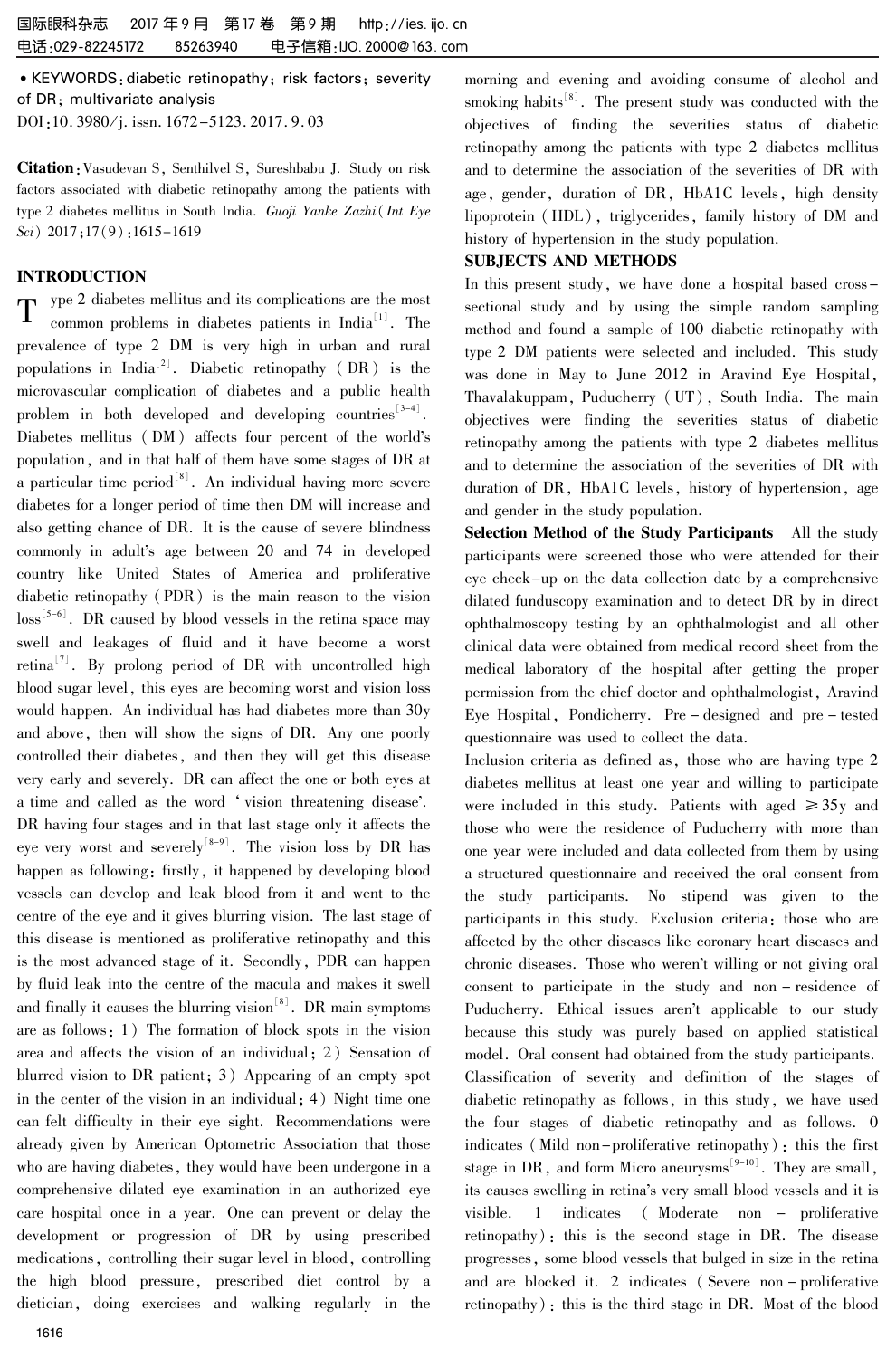vessels are blocked, and blood supply were stopped in the retina. The blocked areas of the retina only send the signals to the body and help to grow new blood vessels for nourishment. 3 indicates (Proliferative retinopathy): this is the fourth and advanced stage in DR. This stage is called proliferative retinopathy ( PDR). In this stage, new blood vessels were abnormally growing in the retina, surface of its vision area and a leakage of vitreous gel inside of the eye. If the walls are leak blood into the center of the retina, then the severe vision loss and finally blindness can also be happened to an individual. In this study, we have taken the diabetic retinopathy severity as follows: 1 ) Mild non - proliferative retinopathy: 2) Moderate non-proliferative retinopathy: 3): Severe non – proliferative retinopathy;  $4$ ); Proliferative retinopathy. Classification of the factors age, gender, duration of DM, HDL, HbA1C, Family history of DM and history of hypertension as follows. In our present study, the significant variables were taken as an ordinal variable like as follows: Age taken as 0 denotes  $35 - 44y$ ; 1 denotes  $45 - 54y$  and 2 denotes  $55y$  and above; Gender = 1, if male and = 0, female otherwise; Family history of DM = 1 if one individual had diabetes mellitus and otherwise  $= 0$ . History of hypertension  $=$ 1 if one individual had hypertension and otherwise = 0; Duration of DM was also taken as 0 denotes 1 to 5 years, 1 denotes 6 to 10y, 2 denotes 11-15y and 3 denotes 16y and above; HDL was taken as 0 denotes  $30-39$  mg/dL, 1 denotes  $40-49$  mg/dL, 2 denotes 50 and above (mmol/L); HbA1C level were also mentioned as 0 which was denotes less than  $7\%$ , 1 denotes  $7-8.5\%$ , and 2 denotes  $>8.5\%$ .

Software Used for Data Entry, Compilation and Statistical Analysis Microsoft Excel spread sheet was used for data entry and data analysis was done by using the SPSS 21. 0 version. In this study, we have used the quantitative data were expressed in term of descriptive statistics like mean and standard deviation and proportions. For finding the association between duration of DR with HbA1C we used Chi-Square test were performed. In our study, the statistical analysis were performed as 1 ) Univariate Analysis: the association between DR severity and other variables were obtained by using spearman's rho (correlation coefficient) or Mann Whitney  $U$  – test for independent samples wherever applicable; 2 ) Multivariate analysis: multivariate ordinal logistic regression analysis was used. By univariate analysis the relationship between the severity of DR and the variables like, age, gender, HbA1C, triglycerides, HDL, family History of DM, duration of DM, history of hypertension. In our study, the severity of DR was taken as a dependent variable. The variables which were found significant by univariate analysis and they were entered as an independent variable in multivariate analysis and backward selection of variables was performed. Statistical significance was taken as  $P<0.05$ .

#### RESULTS

In our study, out of 100 patients 59 (59% ) were male and 41 (41% ) female. The mean age of the study participants with



Figure 1 Distribution of the study participants with diabetic retinopathy among the severity of diabetic retinopathy.



Figure 2 Distribution of severity of DR,  $HbA_1C$  levels and its association with severity of diabetic retinopathy.

known type 2 diabetes mellitus was found as  $53.16 \pm 10.81$ (range:35-78) y. The median age of the study participants was 53 years. Among the study participants, 36% of patients in the age-group of 45-54y, 26% were under the age-group of 55-64y and followed by 17% patients under the age-group of above 65y. The 85th and 95th percentiles of the age were 65.85y and 74.95y respectively. The mean HbA1C  $(\%)$ was found as  $7.22 \pm 3.11$ , mean triglyceride (mg/dL) was 74.  $99 \pm 12.07$ , mean HDL (mg/dL) was 41.  $88 \pm 6.22$  and mean duration of diabetes was  $9.67 \pm 4.48$ . The level of HbA1C was higher in patients with severe PDR and its mean value was found as 11. 58% than in patients with Non-PDR mean was 5. 44% . Among 100 patients, 29% of them were in stage  $1$  (Non - PDR),  $41\%$  in stage  $2$  (moderate PDR), 30% in stage 3 ( severe PDR) and none of them in stage 4 (PDR) as shown in Figure 1.

By univariate analysis, there was a negative association between DR severity and age was obtained as Spearman's rho=  $-0.288$ ,  $P = 0.004$  and it was found as statistically significant. Positive association was found in between HbA1C levels and DR severity as Spearman's rho =  $0.706$ ,  $P < 0.001$ and which was significant. The above multiple bar diagram shows that the association between severity of DR and HbA1C with  $P = 0.041$  ( $P < 0.05$ ) which was statistically significant as shown in Figure 2.

Positive association was found in between duration of DM and DR severity as Spearman's rhovalue  $0.345$  with  $P<0.001$  and which was statistically significant as shown in Table 1.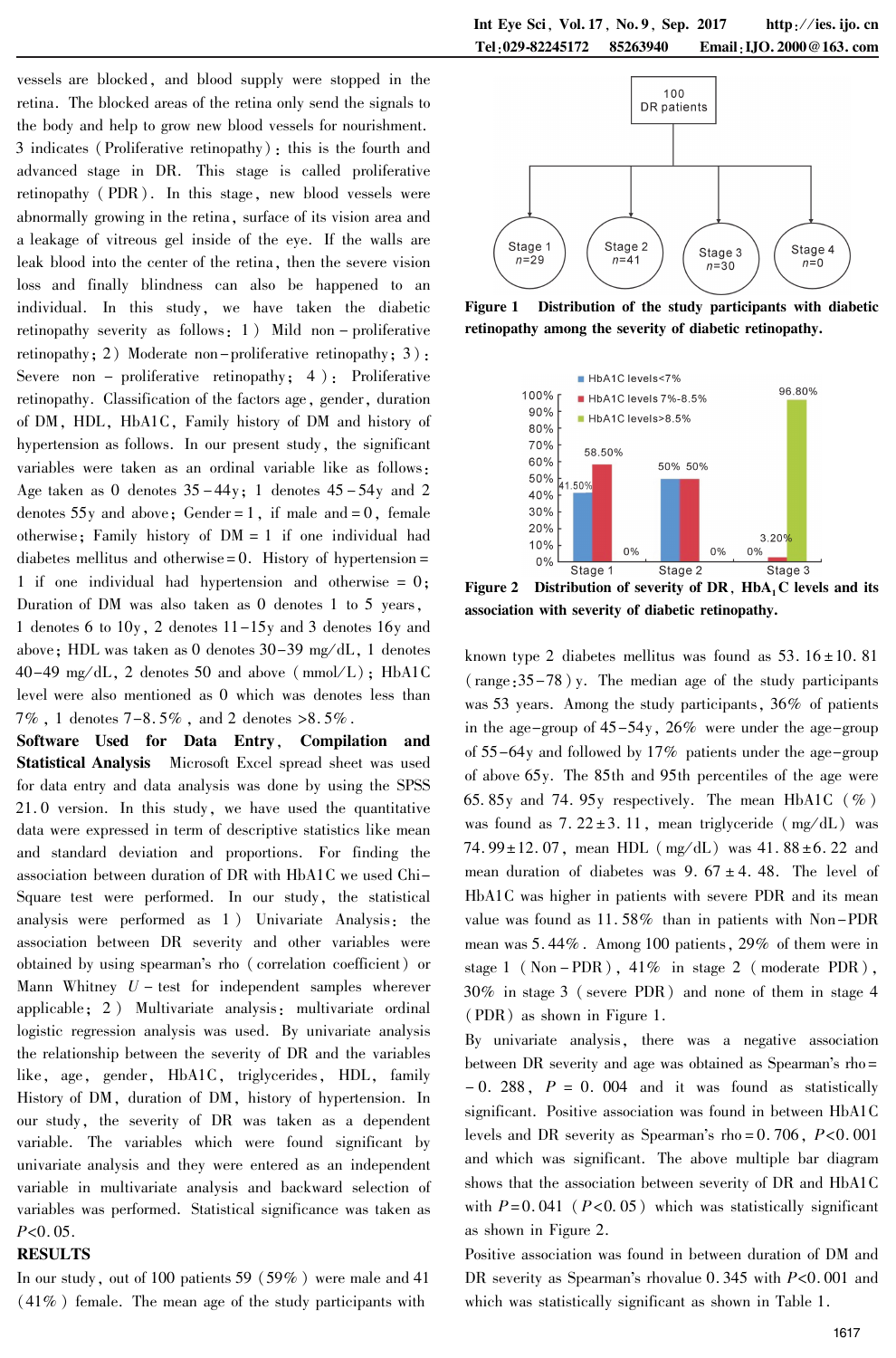Table 1 Distribution and association between the severity of diabetic retinopathy and duration of diabetes mellitus

| Stages and severity of  | Duration of DM (in years) |                   |                    |                             | Total              |
|-------------------------|---------------------------|-------------------|--------------------|-----------------------------|--------------------|
| diabetic retinopathy    | $1-5a, n=15($ %)          | $6-10a, n=53$ (%) | $11-15a, n=20$ (%) | 16a and above, $n = 12$ (%) | $n = 100 \, (\% )$ |
| Mild NPDR (Stage 1)     | 6(40.0)                   | 18(34.0)          | 3(15.0)            | 2(16.7)                     | 29(29.0)           |
| Moderate NPDR (Stage 2) | 6(40.0)                   | 24(45.3)          | 9(45.0)            | 2(16.7)                     | 41 $(41.0)$        |
| Severe NPDR (Stage 3)   | 3(20.0)                   | 11(20.8)          | 8(40.0)            | 8(66.7)                     | 30(30.0)           |

Negative association was found in between HDL and the DR severity as  $-0.254$  with  $P = 0.011$ ,  $P < 0.05$ . Triglyceride  $(mmol/L)$  wasn't statistically significant with severity of DR in univariate analysis. Male gender  $2.10 \pm 1.41$  vs  $1.59 \pm 1.61$ for female patients;  $P = 0.040$ ,  $P < 0.05$  was found as statistically significant by Mann Whitney  $U$  – test. This revealed that the male gender patients were exhibited more advanced DR than the female patients. History of hypertension  $1.89 \pm 1.51$  vs 0.  $77 \pm 0.42$  for patients without hypertension with  $P < 0$ . 001 was also found as very highly statistically significant. From this, we must conclude that the patients with hypertension presented with more severe DR. By multivariate analysis model factors those were statistically significant with severity of DR in univariate analysis that were taken and substitute in multiple ordinal logistic regression analysis and the results were found as gender with  $OR = 3.38$  $(95\% \; CI = 1.58 - 6.73, P < 0.001)$ , duration of DM;  $OR =$ 4. 22 (95%  $CI = 1.09 - 6.20$ ,  $P < 0.001$ ); HbA1C levels  $OR = 4.73$  (95%  $CI = 2.83 - 10.75$ ,  $P < 0.05$ ); Family history of DM  $OR = 2.52$  (95%  $CI = 1.63 - 7.24$ ,  $P < 0.01$ ) and history of hypertension  $OR = 3.96$  ( $95\%$   $CI = 1.48$  -15.45, $P<0.05$ ). In this analysis, the factors like gender, duration of DM, HbA1C, family history of DM, history of hypertension were significant except the factors age and HDL of the DR patients weren't statistically significant with  $P >$ 0. 05.

#### DISCUSSION

In the older age group, the eye threatening diseases were common and less number of the DM patients of severe blindness was due to diabetic retinopathy. In this study,we have no patients under the stage 4 (PDR) and the results was showed that the mean age of the study participants with type 2 DM was calculated as  $53.16 \pm 10.81y$  (mean  $\pm$ SD). Similar types of results have been shown by Senthilvel et al in their study related to prediction of influencing factors and the probability of developing DR and similar type of results have been shown in another one study related to probability to the development of DR in each period Cox's regression model in  $DR^{\{11-12\}}$ . DR is the main causes of visual loss in individual's age-group of  $20-64y^{\lfloor6,12\rfloor}$ . Type 2 DM patients would have got some degree of DR after a long period of years with diabetes<sup>[6, 13]</sup>. Therefore, the older people those who are having type 2 DM must utilize the present advancement of treatments in ophthalmology, then only they will have to free from the vision threatening diseases in time or delay the onset technology to determine the screening interval of the diabetic patients and to reduce their screening visits, expenses and to reduce the increase of DR patients in the world  $level^{\lfloor 14 \rfloor}$ . Similar type of findings was found in our study between duration of DM with the severity of DR. In other studies also confirmed that the duration of DM was an independent risk factor associated with the development of DR among type 2 DM patients of the population of China  $\left[15-16\right]$ . In our study, also we have found that the most similar results in the mean duration of diabetes of type 2 DM patients. Number of studies have revealed and concluded in results that the prevalence of DR is highly related to the duration of type 2 diabetes mellitus $\left[15-17\right]$ .

of vision threatening disease DR. By using the present

Leske *et al*<sup>[18]</sup> have been reported in his study, that reducing the complications of DR related problems and to decrease the vision loss in the type 2 DM patients by controlling of diabetes mellitus and hypertension from this present study, it was found that the duration of DM, HbA1C level were significant with severity of DR. Yoon *et al*<sup>[19]</sup> have reported that the longer duration of DM and the higher level of HbA1C were the common risk factors for the development and progression of DR. Kajiwara *et al*<sup>[20]</sup> have revealed and concluded in his study that the female gender is an independent risk factor for the progression of DR. In our present study, the gender was a prominent risk factor for developing diabetic retinopathy in diabetes mellitus patients and especially male gender exhibited more advanced diabetic retinopathy than female patients. Senthilvel *et al*<sup>[21]</sup> have been reported in their study that duration of DM, HbA1C level, family history of DM, history of hypertension were independent risk factors in the development or progression of DR. Furthermore, Senthilvel et  $al^{\lfloor 21 \rfloor}$  have been reported that the HDL wasn't an independent factor for the development or progression of diabetic retinopathy. Nevin *et al*<sup>[22]</sup> have also revealed in their study that the HDL and triglyceride were not independent risk with diabetic retinopathy patients. Shrote *et al*<sup>[23]</sup> have mentioned about the finding of the DM and DR in time by using the recent technologies in rural population and by controlling DM and should be prevent or to prolong the vision threatening disease in the DM patients.

From this study, we have to conclude that the duration of DM, HbA1C levels, family history of DM, history of hypertension and gender were independently associated with the severity of diabetic retinopathy. However, the factors like